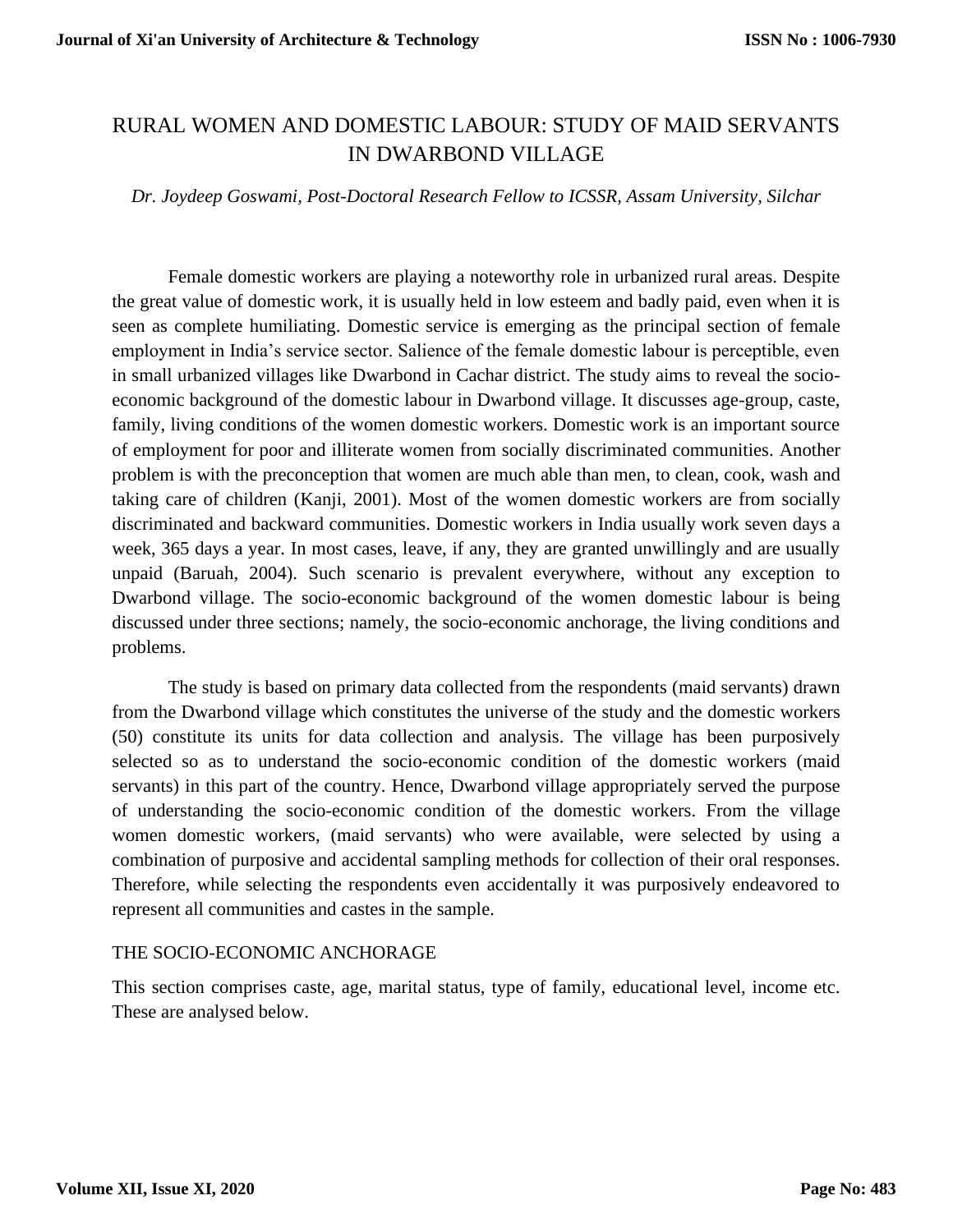## *Caste Category*

It is a common knowledge that the growth of village leads to the creation of new human need and job everywhere. The poor, landless, jobless, rural women from different caste group got engage in domestic work for better life. The respondents are from Dwarbond village and its surroundings. Most of the respondents are from Scheduled Castes; they are mostly from *South part of the Dwarbond village and south chotojalenga* and maid servants from other caste group are from surroundings of the village.

### *Age Structure*

Age is an important factor taken into consideration while assigning any work to a worker. Though the women from category can be done domestic work, yet, young and middle aged people are the first choice. The women domestic workers categorized according to their age and caste in Dwarbond village are shown in the following table:

| Age Group             | <b>General Castes</b>    | <b>SCs</b>                    | <b>OBCs</b>              | Total   |
|-----------------------|--------------------------|-------------------------------|--------------------------|---------|
| (in years)            |                          |                               |                          |         |
| $<$ 14                | $\overline{\phantom{a}}$ | 08                            | 02                       | 10(20)  |
| $15 - 35$             | 03                       | 16                            | 03                       | 22(44)  |
| $36 - 55$             | 04                       | 09                            | 02                       | 15(30)  |
| $>55$                 | 01                       | 02                            | $\overline{\phantom{a}}$ | 03(06)  |
| Total                 | 08 (100)                 | 35 (100)                      | 07(100)                  | 50(100) |
| <b>General Castes</b> |                          |                               |                          | 08(16)  |
| <b>SCs</b>            |                          |                               |                          | 35(70)  |
| <b>OBCs</b>           |                          |                               |                          | 07(14)  |
| Total                 |                          |                               |                          | 50(100) |
|                       |                          | $-1$ $-1$ $-1$ $-1$ $-1$ $-1$ | $-41$ $ -$               |         |

Table 1 Age-composition of Women Domestic Workers by Caste Category (Percentage in Parenthesis)

Source: Field Survey Conducted from 1<sup>st</sup> July 2015 to 13<sup>th</sup> July 2015.

The table shows that of 50 women domestic workers over two thirds (44%) belong to the age group of 15 -35 years, around one third each (30%) to the age-groups of 36-55 years, one fifth (20%) to the age of below 14 years and the rest are belonging to the old age group of above 55 years. Of them more than two third (70%) are SCs and the rest are from General Castes (16%) followed by OBCs (14%).

Poverty, illiteracy, lack of interests in study and improper skill development programme has pushed them into the labour market and are happy to earn a meager income to the family. Parents of these child domestic workers are quite happy and satisfied that their children earn and share their burden of looking after family.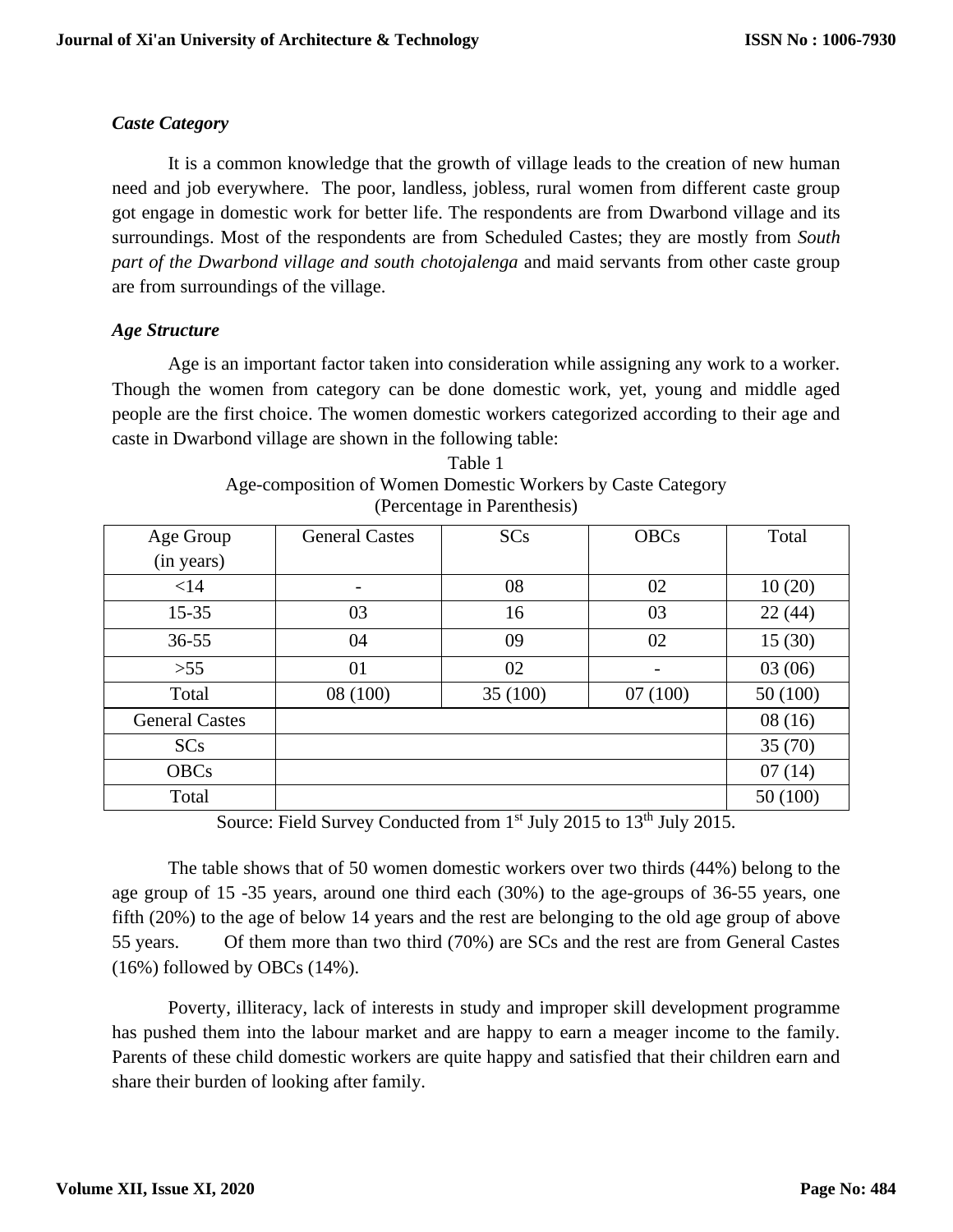### *Marital Status*

Women domestic workers as part of the society are bound by social bonds, customs and traditions. It is also pertinent that they too experience the odd states of marital status like divorce and widowhood which influence their socio-economic conditions. The following table shows the marital status of the women domestic workers.

|                       |                          | $(1 \text{Circentage in I are integers})$ |             |         |
|-----------------------|--------------------------|-------------------------------------------|-------------|---------|
| <b>Marital Status</b> | <b>General Castes</b>    | <b>SCs</b>                                | <b>OBCs</b> | Total   |
| Widow                 |                          | 19                                        | 05          | 29(58)  |
| Unmarried             | $\overline{\phantom{a}}$ | 08                                        |             | 10(20)  |
| Married               |                          | 05                                        |             | 08(16)  |
| Divorcee              |                          | 03                                        |             | 03(06)  |
| Total                 | 08 (100)                 | 35(100)                                   | 07(100)     | 50(100) |

| Table 2                                                    |
|------------------------------------------------------------|
| Marital Status of Women Domestic Workers by Caste Category |
| (Percentage in Parenthesis)                                |

Source: Field Survey Conducted from 1<sup>st</sup> July 2015 to 13<sup>th</sup> July 2015.

The table exhibits that about three fifth (58%) are widow, one fifth (20%) are unmarried followed by married (16%) and the rest are divorcee. The marital tendency is almost same among the different caste categories, but, most of the SCs are widow. The widows and divorcees have to shoulder the responsibility of looking after their families single-handed. To earn their living and to look after their children they have joined this sector. So, the economic compulsion is the main reason for taking up the job as domestic worker.

# *Age –at -Marriage*

Age at marriage is a determining factor of social conditions of people in the society. Early marriage is a characteristic of backward social groups as it leads to blockade of one's development in various ways, including education, health etc. So, the following table shows the age-at-marriage among the domestic women workers in Dwarbond village:

| Table 3                                                     |
|-------------------------------------------------------------|
| Age-at-Marriage of Women Domestic Workers by Caste Category |
| (Percentage in Parenthesis)                                 |

| Age at Marriage | <b>General Castes</b> | <b>SCs</b> | <b>OBCs</b> | Total     |
|-----------------|-----------------------|------------|-------------|-----------|
| Below 18 years  | $- -$                 |            |             | 09(31.03) |
| Above 18 years  |                       |            |             | 20(68.96) |
| Total           | 05 (100)              | 19 (100)   | 05(100)     | 29(100)   |

Source: Field Survey Conducted from 1<sup>st</sup> July 2015 to 13<sup>th</sup> July 2015.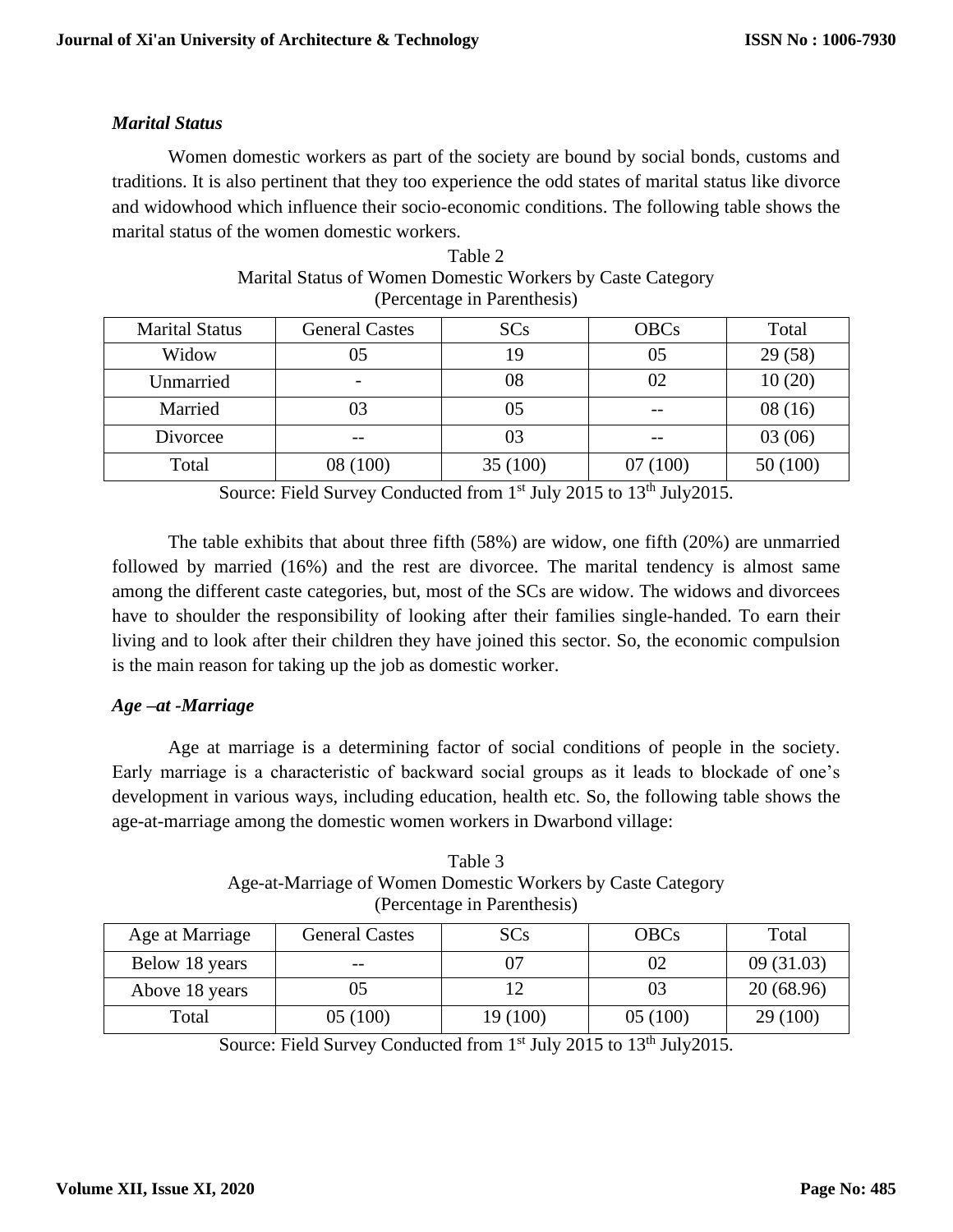The table shows that of the married women domestic workers, more than three fifth (68.96%) have married after attaining marriageable age (i.e., legally recognized age of 18 years) and the other (31.03%) have married before 18 years. More than half of the SC domestic worker got married before 18 years.

Since this section of the society is uneducated and poor, parents generally give them in marriage at very tender age to get rid of their liability. By the time they reach the legal age of marriage they are already the mothers of one or two children. Therefore, poverty along with illiteracy needs to be addressed.

Besides, widowhood has driven the young mothers into this sector to earn for family members' survival. Due to widowhood the women have to play the dual role of father and mother and take up the family responsibility. Therefore, the following table distributes the widow women domestic workers by their age-at-marriage:

| Table 4                                                             |
|---------------------------------------------------------------------|
| Age-at-Marriage of Women Domestic Workers (Widow) by Caste Category |
| (Percentage in Parenthesis)                                         |

| Age at Marriage | <b>General Castes</b> | <b>SCs</b> | Total    |
|-----------------|-----------------------|------------|----------|
| Below 18 years  |                       | 03         | 04       |
| Above 18 years  |                       |            | 04       |
| Total           | 03 (100)              | 05 (100)   | 08 (100) |

Source: Field Survey Conducted from 1<sup>st</sup> July 2015 to 13<sup>th</sup> July 2015.

The above table shows that, half of the widow domestic workers got married before 18 years of age and the rest half got married after 18 years. Most of the SC widow got married below 18 years.

Thus, child marriage is still practicing in the rural areas of Barak valley. At a very young age they have become widows and life long live widowhood in the society. In the absence of a male member it becomes very difficult to carry on and live a life. Because of the loss of their life partners they have to head their families and they are the only persons to earn and support their families.

Their life partners died due to negligence of their diseases and some of them used to consume a lot of alcohol and did not take sufficient food. After consuming alcohol they used to beat torture and take away all their (women's) earning for liquor and gambling and this is the root cause of their poor economic condition.

# *Educational Status*

Education can play a pivotal role in empowering women to fight this glaring injustice. Girls' education is still not valued as highly as boys', despite the evidence of huge benefits it brings to individuals and to the communities. Educating women improves their rights in all areas, including property and work. The literacy rate among the domestic workers of Dwarbond village is very low, which is shown in the following table.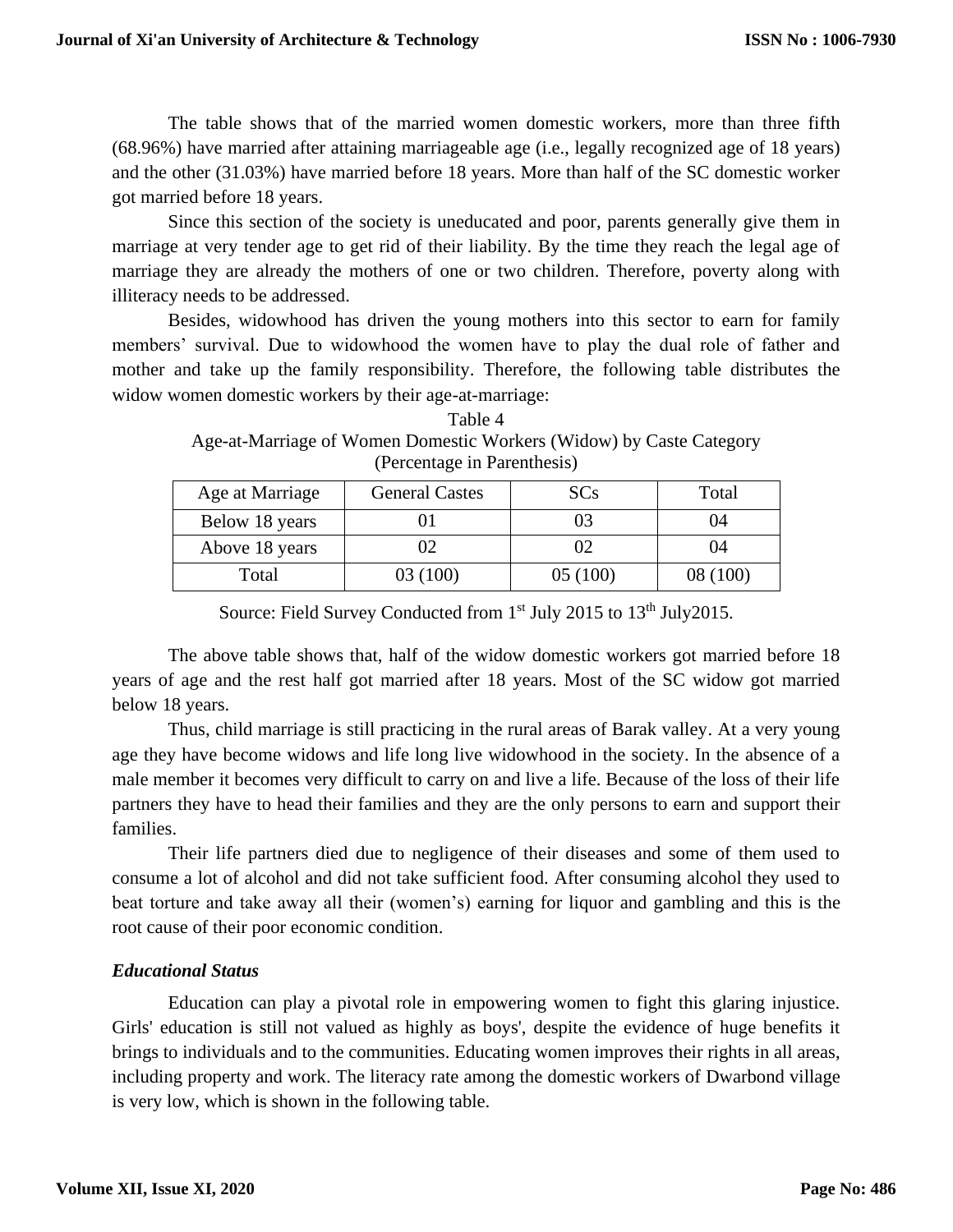| Educational        | <b>General Castes</b> | SCs     | <b>OBCs</b> | Total   |
|--------------------|-----------------------|---------|-------------|---------|
| Qualification      |                       |         |             |         |
| Illiterate         | 03                    | 19      | 04          | 26(52)  |
| Primary            |                       | 11      | 03          | 15(30)  |
| Secondary          | 02                    | 01      |             | 03(06)  |
| <b>High School</b> | 02                    | 04      |             | 06(12)  |
| Total              | 08 (100)              | 35(100) | 07(100)     | 50(100) |

Table 5 Educational Status of Women Domestic Workers by Caste Category (Percentage in Parentheses)

Source: Field Survey Conducted from 1<sup>st</sup> July 2015 to 13<sup>th</sup> July 2015.

The table demonstrates that over half (52%) of the domestic workers are illiterate, about one third (30%) primary school passed and very few of them are middle school (06%) and high school (12%) passed. Most of the SC and OBC domestic workers are illiterate and primary school passed, whereas, half of the General Caste domestic workers are secondary and high school passed.

Thus, most of the workers are illiterate and even the literates have very low educational qualification. Illiteracy and poor literacy level compelled them to choose domestic work as a source of income for survival.

### *Types of Family*

The existence of nuclear families is very rare today among the village people, due to poor income and low literacy rate among the villager's nuclear families are growing. The following table speaks of family types among the women domestic workers:

| Talliny Types allong Wolffen Dollestic Workers by Caste Category<br>(Percentage in Parentheses) |          |         |         |         |  |  |
|-------------------------------------------------------------------------------------------------|----------|---------|---------|---------|--|--|
| Total<br>Family Type<br><b>General Castes</b><br><b>OBCs</b><br><b>SCs</b>                      |          |         |         |         |  |  |
| <b>Nuclear</b>                                                                                  |          |         |         | 23(46)  |  |  |
| Joint                                                                                           | J6       |         |         | 27(54)  |  |  |
| Total                                                                                           | 08 (100) | 35(100) | 07(100) | 50(100) |  |  |

Table 6 Family Types among Women Domestic Workers by Caste Category

Source: Field Survey Conducted from 1<sup>st</sup> July 2015 to 13<sup>th</sup> July 2015.

The table exhibits that, more than half (54%) of the respondents are having joint families and the rest (46%) are having nuclear families. All the OBCs and general Castes respondents are living in joint family structure, whereas, most of the SCs are living in nuclear family structure. The trend is different among the caste categories because the respondents from General Castes and OBCs are living in the village before 1960s and most of the SCs are migrated.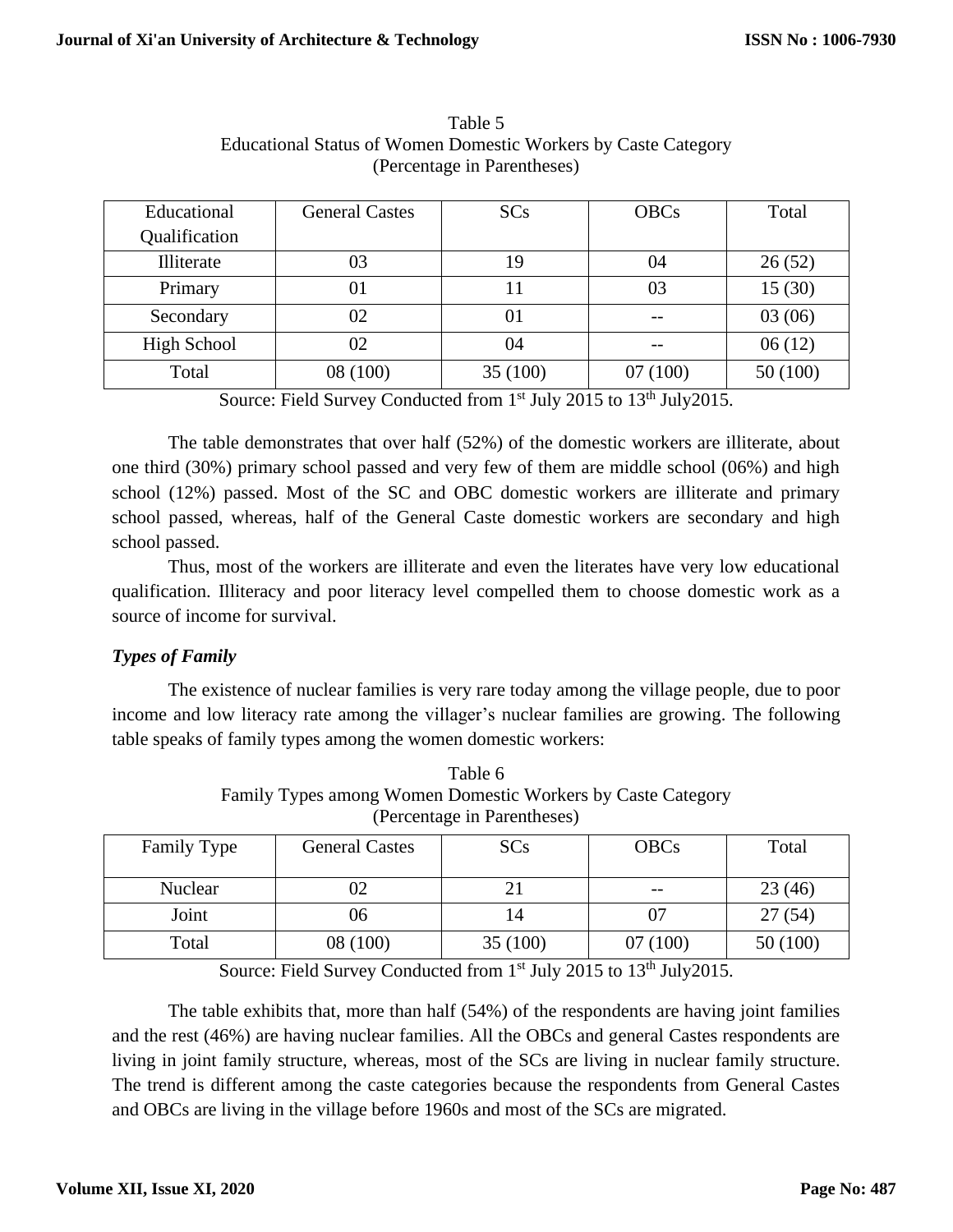### *Monthly Income*

Monthly income is an indicator to measure the standard of living, because they include only disposable income and acknowledge people sharing accommodation benefit from pooling at least some of their living costs. The following table shows the family income of the women domestic workers:

| Table 7                                                        |
|----------------------------------------------------------------|
| Monthly Incomes among Women Domestic Workers by Caste Category |
| (Percentage in Parentheses)                                    |

| Monthly Income | <b>General Castes</b> | <b>SCs</b> | <b>OBCs</b> | Total   |
|----------------|-----------------------|------------|-------------|---------|
| (Rupees)       |                       |            |             |         |
| >1000          | 02                    | 06         | 02          | 10(20)  |
| 1001-2000      | 05                    |            |             | 16(32)  |
| 2001-3000      |                       |            | 04          | 18 (36) |
| 3001 & above   |                       | 05         | 01          | 06(12)  |
| Total          | 08 (100)              | 35 (100)   | 07(100)     | 50(100) |

Source: Field Survey Conducted from 1<sup>st</sup> July 2015 to 13<sup>th</sup> July 2015.

This table demonstrates that, around one third of the respondents' monthly income is within the income bracket of Rs 1001/- to Rs 3000/-. Most of the domestic worker from SCs and OBCs are belong to the income bracket of Rs 1001/- to Rs 3000/-. Most of the domestic workers from General Caste category earn Rs 1001/- to Rs 2000.

### THE LIVING CONDITIONS

This section comprises the type of house, sanitary conditions, drinking water source, electricity connection etc. These are as follows:

### *House Types*

Types of house they live in can indicate the economic and living standard of the women domestic workers. The following table therefore shows the housing types of women domestic workers: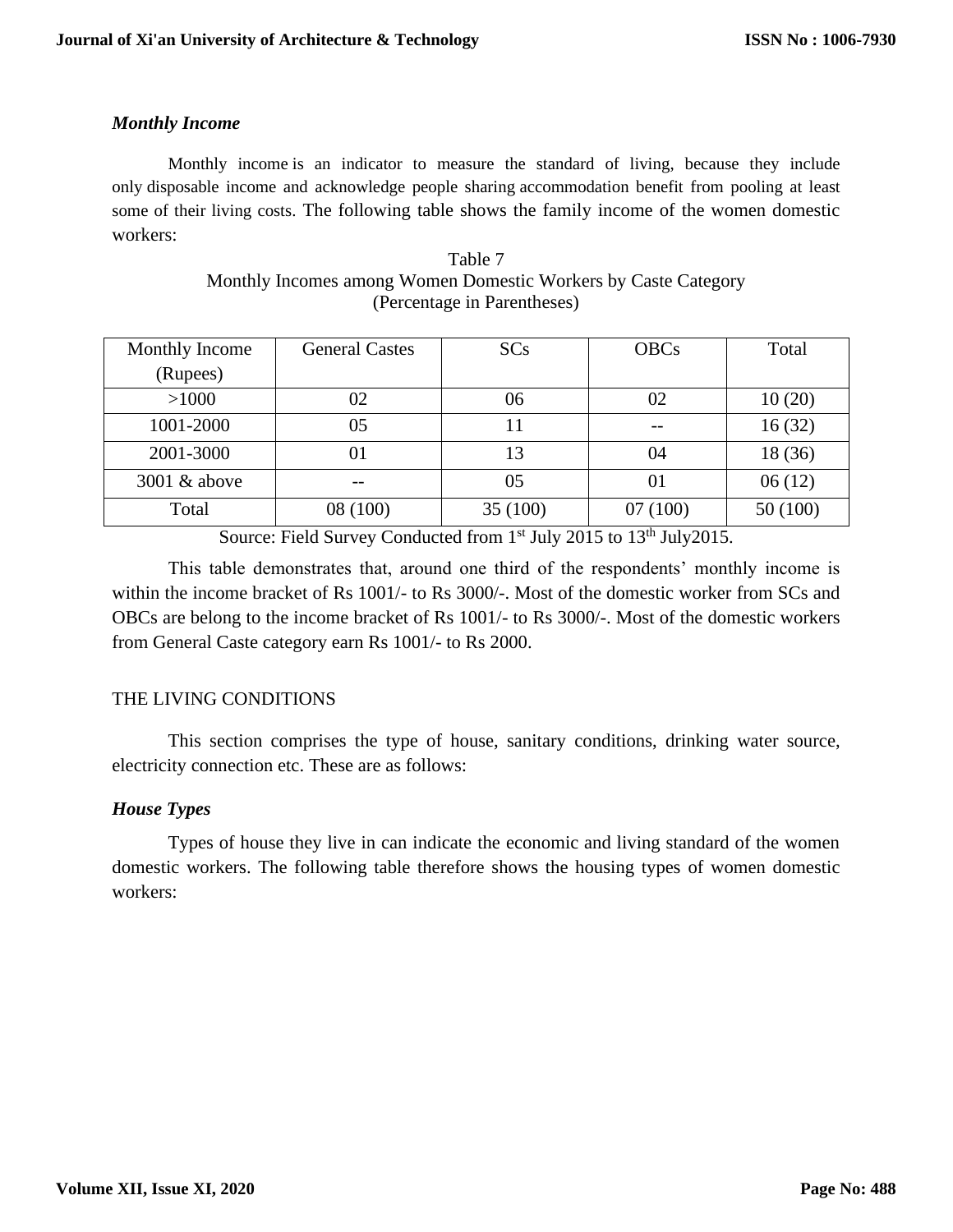| Type of House       | <b>General Castes</b> | SCs      | <b>OBCs</b> | Total    |
|---------------------|-----------------------|----------|-------------|----------|
|                     |                       |          |             |          |
| Half brick, half    | 03                    | 20       | 01          | 24 (48)  |
| bamboo wall mud     |                       |          |             |          |
| plaster& tin roof   |                       |          |             |          |
| Bamboo and mud      | 04                    | 13       | 05          | 22(44)   |
| walls with tin roof |                       |          |             |          |
| Brick wall with tin | 01                    | 02       | 01          | 04(08)   |
| roof                |                       |          |             |          |
| Total               | 08 (100)              | 35 (100) | 07(100)     | 50 (100) |

Table 8 House Types among Women Domestic Workers by Caste Category (Percentage in Parentheses)

Source: Field Survey Conducted from 1<sup>st</sup> July 2015 to 13<sup>th</sup> July 2015.

The table reveals that, about half (48%) of the respondents are living in half brick, half bamboo wall mud plaster& tin roof houses followed by over two fifth (44%) of the respondents are living in bamboo and mud walls with tin roof houses and a negligible portion of them are living in brick houses with tin roof.

Thus, most of the women domestic workers live in half brick, half bamboo walls mud plaster& tin roof houses for reason of low cost. The housing condition is so poor due to the low economic condition they are not in position to build or repair the existing house and avail better facilities. While discussing about their housing condition there is so much distress and bitterness among the respondents which can only be seen and felt while gathering information. They were sounding bitter about the condition in which they are living and the type of houses they daily clean, sweep and do the household work. It will remain as a mere dream to improve the condition of their house, living rooms, drainage and environment as a whole.

### *Sources of Drinking Water*

Water is a key component in determining the qualities of our lives. Today people are concerned about the quality of the water they drink. Yet, our society continues to contaminate this precious tap; it comes into contact with many different substances, including organic and inorganic matters, chemicals, and other contaminants. Today, drinking water treatment at the point of use is no longer a luxury, it is a necessity. Clean, pure and good drinking water is essential for healthy living. The following table shows the sources of drinking water among women domestic workers: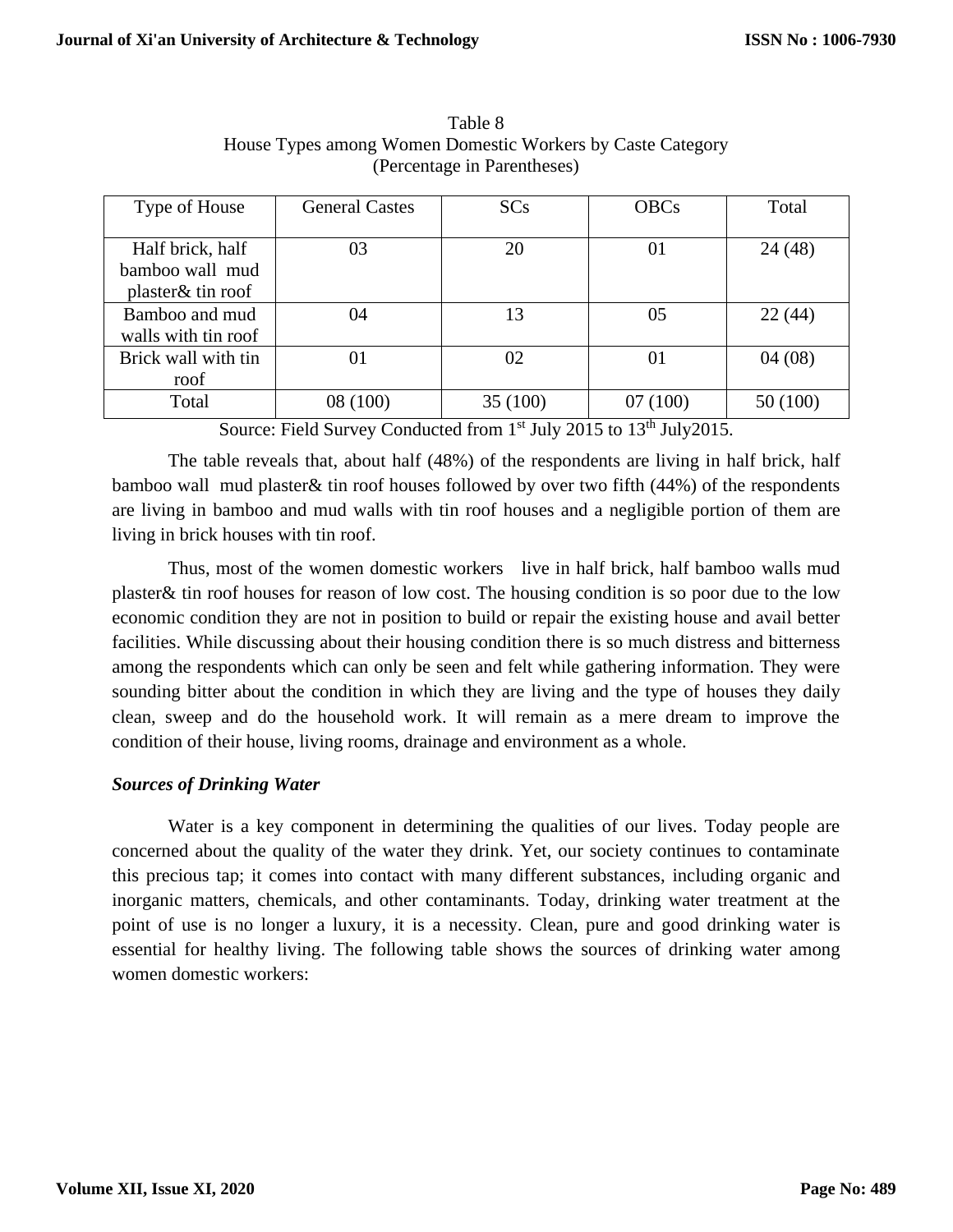| Sources of Water | <b>General Castes</b> | <b>SCs</b> | <b>OBCs</b> | Total    |
|------------------|-----------------------|------------|-------------|----------|
| P.H.E Supply     | )4                    |            |             | 23(46)   |
| Pond             |                       |            |             | 16(32)   |
| Well             |                       | 06         |             | 11(22)   |
| Total            | 08 (100)              | 35 (100)   | 07 (100)    | 50 (100) |

Table 9 Sources of Drinking Water among Women Domestic Workers by Caste Category (Percentage in Parentheses)

Source: Field Survey Conducted from 1<sup>st</sup> July 2015 to 13<sup>th</sup> July 2015.

This table reveals that, about half (46%) of the respondents depend on Public Health Engineering followed by (32%) who are depending on pond and the rest are depending on well as a source of their drinking water. Most of the cases they suffer from contagious diseases because of poor drinking water facilities.

### *Sanitation Condition*

The word 'sanitation' also refers to the maintenance of hygienic conditions, through services such as garbage collection and wastewater disposal. Inadequate sanitation is the root cause to contagious disease world-wide and improving sanitation is known to have a significant beneficial impact on health both in households and across communities. So, the following table gives the sanitation conditions of the women domestic workers in workers in Dwarbond village:

Table 10 Sanitation Conditions among Women Domestic Workers by Caste Category (Percentage in Parentheses)

| Type of Latrine | <b>General Castes</b> | <b>SCs</b> | <b>OBCs</b> | Total   |
|-----------------|-----------------------|------------|-------------|---------|
| Pacca Latrine   |                       | 02         |             | 04(08)  |
| Kachcha Latrine |                       | 24         |             | 33(66)  |
| Open Defecation | $- -$                 | 09         |             | 14(28)  |
| Total           | 08 (100)              | 35(100)    | 07(100)     | 50(100) |

Source: Field Survey Conducted from 1<sup>st</sup> July 2015 to 13<sup>th</sup> July 2015.

This table demonstrates that, two third (66%) of the respondents have kachcha latrine, of which most of the General Castes and SCs are using kachcha latrine. Whereas, most of the OBCs and a few SCs prefer, open defecation. A negligible portion are using pacca latrine. Thus, most of the families have kachcha latrines and more than one fourth use open place for defecation.

### *Electricity Facility*

Electricity is the modern facility availed even in the remotest villages. But it is a sad state of the people living in the Dwarbond village. They are denied of these modern facilities very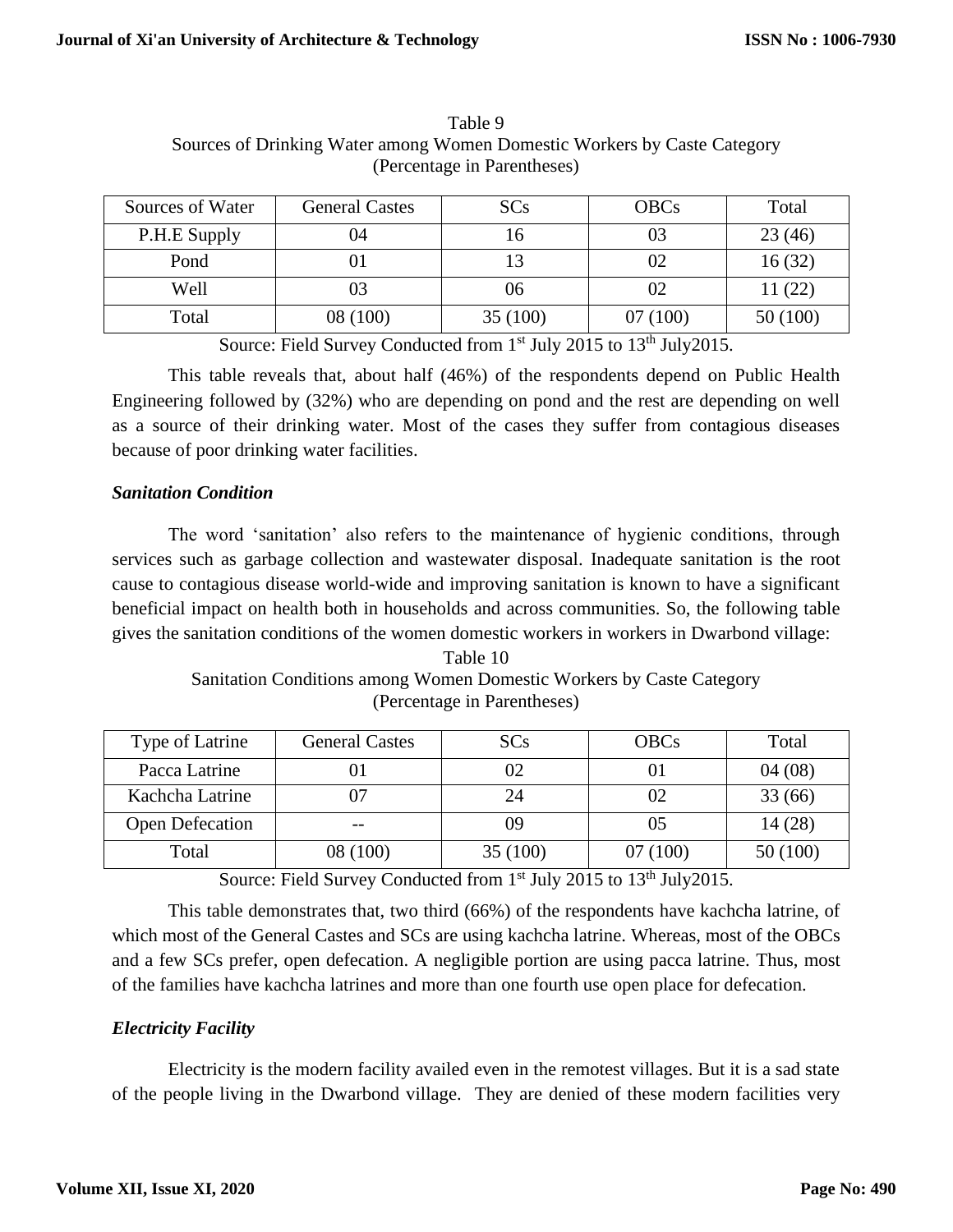few of the domestic workers have electricity facility in their houses. When we look at use pattern of electricity in their houses it further throws light on their poor social conditions. The following table is showing the electricity uses of the domestic workers:

| (Percentage in Parentificies) |                       |            |             |           |  |
|-------------------------------|-----------------------|------------|-------------|-----------|--|
| Use patterns                  | <b>General Castes</b> | <b>SCs</b> | <b>OBCs</b> | Total     |  |
| Only Light                    |                       | 09         |             | 09(37.5)  |  |
| Light and Fan                 | 02                    | 08         |             | 11(45.83) |  |
| Others                        | 01                    | 03         |             | 04(16.66) |  |
| Total                         | 03 (100)              | 20(100)    | 01(100)     | 24 (100)  |  |

# Electric Uses among Women Domestic Workers by Caste Category (Percentage in Parentheses)

Table 11

Source: Field Survey Conducted from 1<sup>st</sup> July 2015 to 13<sup>th</sup> July 2015.

The data show that out of 24 electric connection holders' about half (45.83%) are using light and fan followed by over one third (37.5%) are using only light and the rest are using other electrical equipments like fan, TV, CD player etc. Thus, less than half of them have electricity facility and they also cannot afford to use it for more than light or/and fan.

## *Access to ICTs*

ICT plays a pivotal role in the life of the people. Use of mobile phone gives social recognition to the users and it has become universally essential among all individuals. Possession of the modern electronic gadgets reveals the socioeconomic status of the women domestic workers. Television set is one amongst them. The following table shows the access to ICTs among women domestic workers of Dwarbond:

Table 12 Access to ICTs among Women Domestic Workers by Caste Category (Percentage in Parentheses)

| Access to ICTs   | <b>General Castes</b> | <b>SCs</b> | <b>OBCs</b> | Total     |
|------------------|-----------------------|------------|-------------|-----------|
| $TV+ Mobile$     |                       |            |             | 04(10.52) |
| $Radio + Mobile$ |                       |            |             | 17(44.73) |
| Only Mobile      | )4                    |            |             | 17(44.73) |
| Total            | 07(100)               | 28 (100)   | 03 (100)    | 38 (100)  |

Source: Field Survey Conducted from 1<sup>st</sup> July 2015 to 13<sup>th</sup> July 2015.

The above table shows that, over two fifth (44.73%) of the women domestic workers have access to (Radio+ Mobile) and (only Mobile) respectively and the rest have access to TV and Mobile.

The respondents said that the mobile is mostly used by their children and they used it to listen songs, play games and seldom used to talk to their relatives and friends. They said that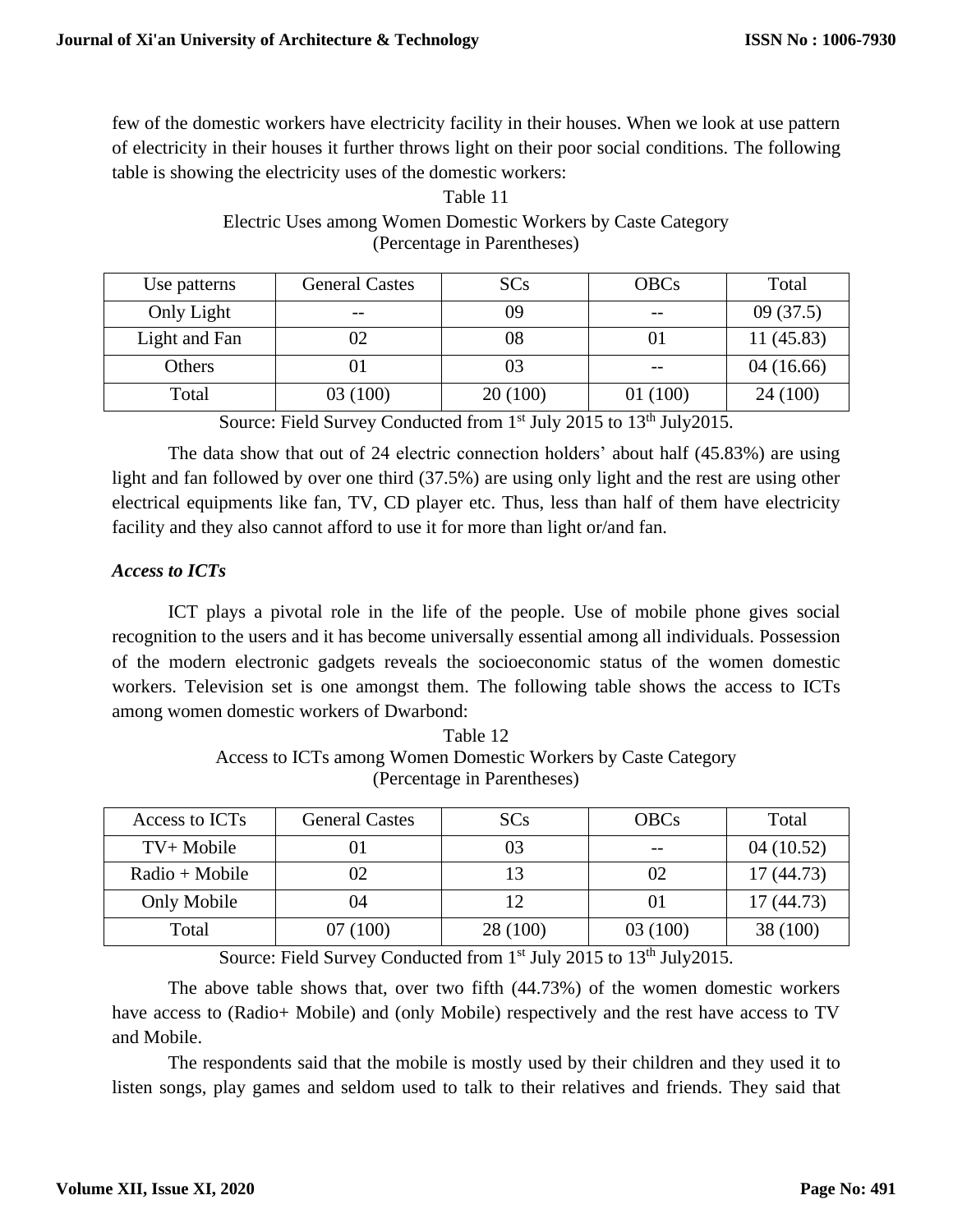they make use of it to inform their employers when they were unable to go in time for work due to some emergent situation or to inform their employers of their absence from work on a particular day. What is most surprising is that even though they are illiterate who do not know to read and write, yet, they are experts in handling mobile which shows that they have mobile education enough and they know to use it better than many educated people. Those who own the T.V. set said that it is a means of recreation at the end of the day's heavy work. They just relax and are happy to watch TV serials. Besides, they generally use Radio to listen songs and they listen *Chaandi* on the very particular day of Mahalaya.

#### PROBLEMS FACED BY WOMEN DOMESTIC WORKERS AT HOME

Problems including societal practices and male unemployment, disputes at home, ill treatment and loss of parents have compelled them to work as domestic worker. It is also not unusual to find domestic workers who are single parents, widowed or separated from their husbands or those with alcoholic husbands who are compelled to work for the survival. Urbanization and the disintegration of traditional joint family system, increased demand of domestic workers from middle-class women, who are taking up jobs outside the home and the students of Assam University, who are living in rented houses, also attract them to domestic work. The lack of access to education, especially among young girls, and false image of security and a stable environment at the employer's home are factors that attract them to domestic work. In Dwarbond village, most of these women have suffered due to the violent attitude of their husbands. As a result, family responsibility rests upon these women. They give birth to the children, rear them up feed them and provide them all the necessities of life. They earn by working as domestic workers. The process of mobilizing domestic workers is complex and long term. To begin with, this would involve empowering domestic workers. The collectives in the form of unions or organizations will, in turn, work towards demanding and implementing legislations. Thus, emerging socio-economic changes in societies will push greater number of women from upper class and middle class to organized labour and as a result of which there will be a greater demand for women domestic workers to look after the elderly, household chores, child care etc. Thus the socio-economic phenomena of women domestic workers and its social implications will continue to draw the attention.

To sum up, it can be said that the socio-economic condition of women domestic workers of Dwarbond Village is substandard. Their social and economic condition in such a bad shape needs immediate attention to be paid so as to undertake certain developmental activities like supply water, teaching on health and hygiene, use of latrine, importance of school and professional education. Therefore, care should be taken to address their issues. They are indeed an invisible workforce, and live an invisible, silent, voiceless life both at the work place and in their own homes.